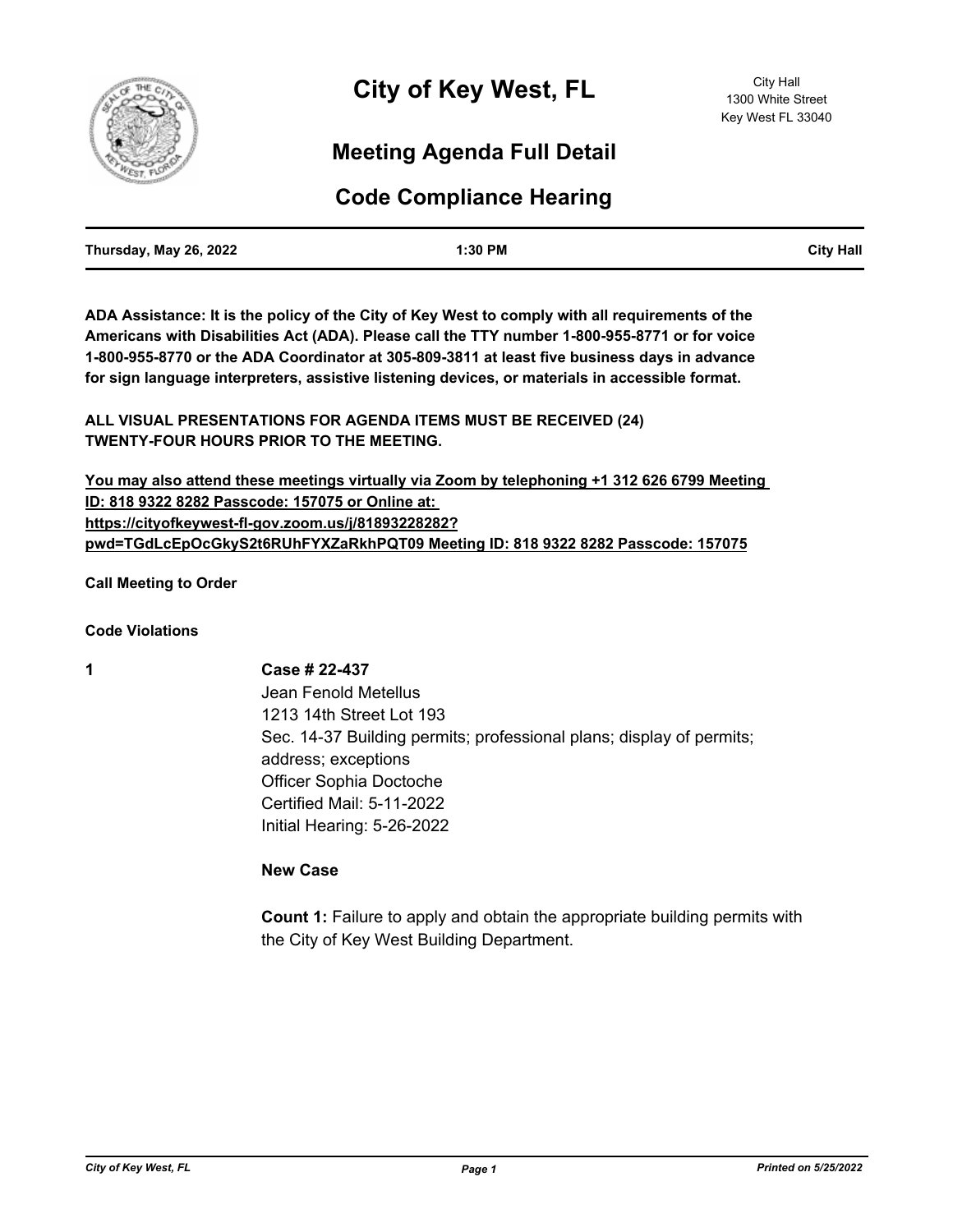Susan J. Murphy 307 Elizabeth Street #4 Sec. 66-87 Business tax receipt required for all holding themselves out to be engaged in business Officer Sophia Doctoche Certified Mail: 5-11-2022 Initial Hearing: 5-26-2022

# **In compliance as of 6 May 2022; Request dismissal**

**Count 1:** Failure to apply and obtain a non-transient license with the City of Key West Licensing Department.

## **3 Case # 22-661**

Cocotte O'Clock DBA Egg O'Clock Elisabeth Chalaca Odou 517 Fleming Street Sec. 66-87 Business tax receipt required for all holding themselves out to be engaged in business Officer Sophia Doctoche Hand Served: 4-20-2022- Amended Notice Initial Hearing: 4-28-2022

### **Continued from 28 April 2022**

**Count 1:** Failure to apply and obtain a business tax receipt with the City of Key West Licensing Department.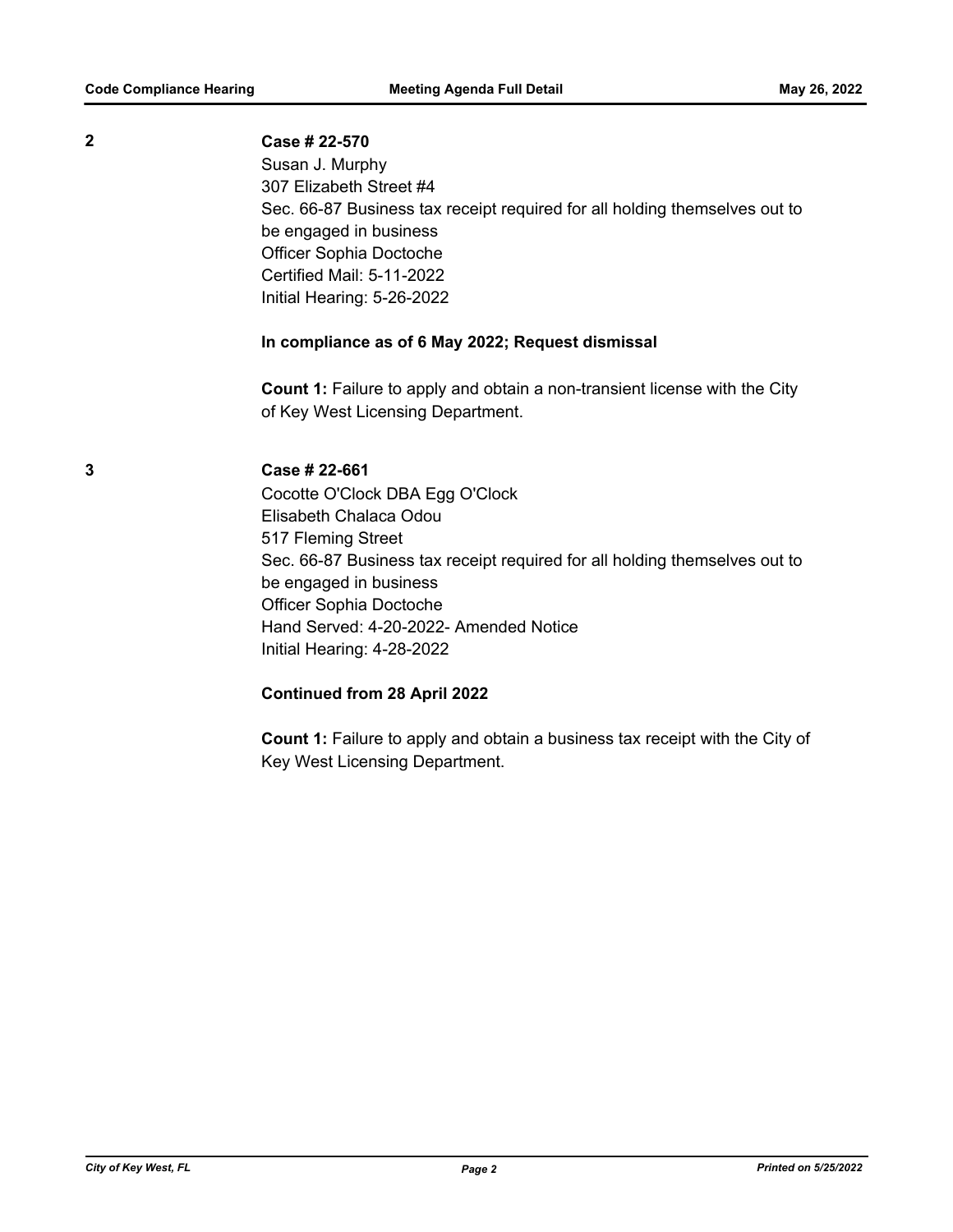| 4 | Case # 22-699<br><b>Tropical Properties LLC</b><br>Michele Puckett- Registered Agent<br>814 Ashe Street<br>Sec. 66-87 Business tax receipt required for all holding themselves out to<br>be engaged in business<br>Officer Sophia Doctoche<br>Certified Mail: 4-26-2022<br>Initial Hearing: 5-26-2022 |
|---|-------------------------------------------------------------------------------------------------------------------------------------------------------------------------------------------------------------------------------------------------------------------------------------------------------|
|   | In compliance as of 22 April 2022; Request dismissal                                                                                                                                                                                                                                                  |
|   | <b>Count 1:</b> Failure to apply and obtain a non-transient license with the City<br>of Key West Licensing Department.                                                                                                                                                                                |
| 5 | Case # 22-641<br><b>Crocs Retail LLC</b><br>CT Corporation System- Registered Agent<br>211 Duval Street B<br>Sec. 2-939 Revocable Licenses<br><b>Officer Keenan Mellendorf</b><br><b>Certified Mail: 5-25-2022</b><br>Initial Hearing: 5-26-2022                                                      |
|   | <b>New Case</b>                                                                                                                                                                                                                                                                                       |
|   | Count 1: Failure to apply for and obtain a revocable license with the City<br>of Key West Licensing Department.                                                                                                                                                                                       |
| 6 | Case # 21-391<br><b>Christian E Teves and Michael S Burau</b><br>533 Petronia Street<br>Sec. 62-2 Obstructions<br><b>Officer Paul Navarro</b><br>Certified Mail: 6-7-2021<br>Initial Hearing: 6-24-2021                                                                                               |
|   | Request to dismiss to re file against new owner                                                                                                                                                                                                                                                       |
|   | <b>Count 1:</b> Failure to remove obstructing palm trees from the right-of-way.                                                                                                                                                                                                                       |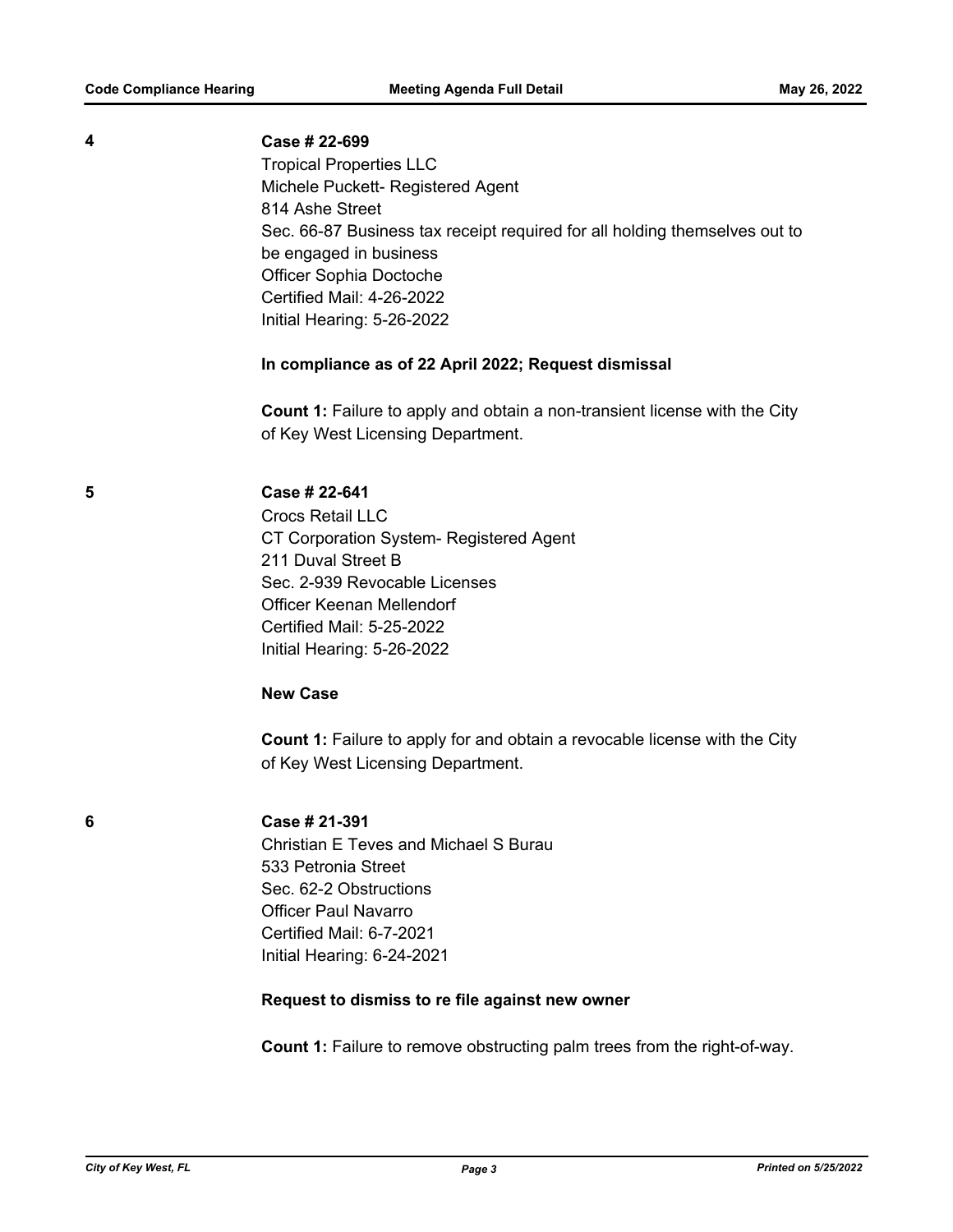Shakti Yoga Key West INC Sofia Maria Artola- Registered Agent 1114 White Street Sec. 30-1 Fees for false alarms and fire code inspections Officer Laurie Skinner Certified Mail: 5-11-2022 Initial Hearing: 5-26-2022

# **New Case**

**Count 1:** Failure to pay delinquent fees for fire alarm inspections.

**8 Case # 22-728**

Just Beds of Key West LLC Richard Klitenick Esq.- Registered Agent 2726 N Roosevelt Blvd Sec. 30-1 Fees for false alarms and fire code inspections Officer Laurie Skinner Certified Mail: 5-17-2022 Initial Hearing: 5-26-2022

# **New Case**

**Count 1:** Failure to pay delinquent fee for fire alarm inspections.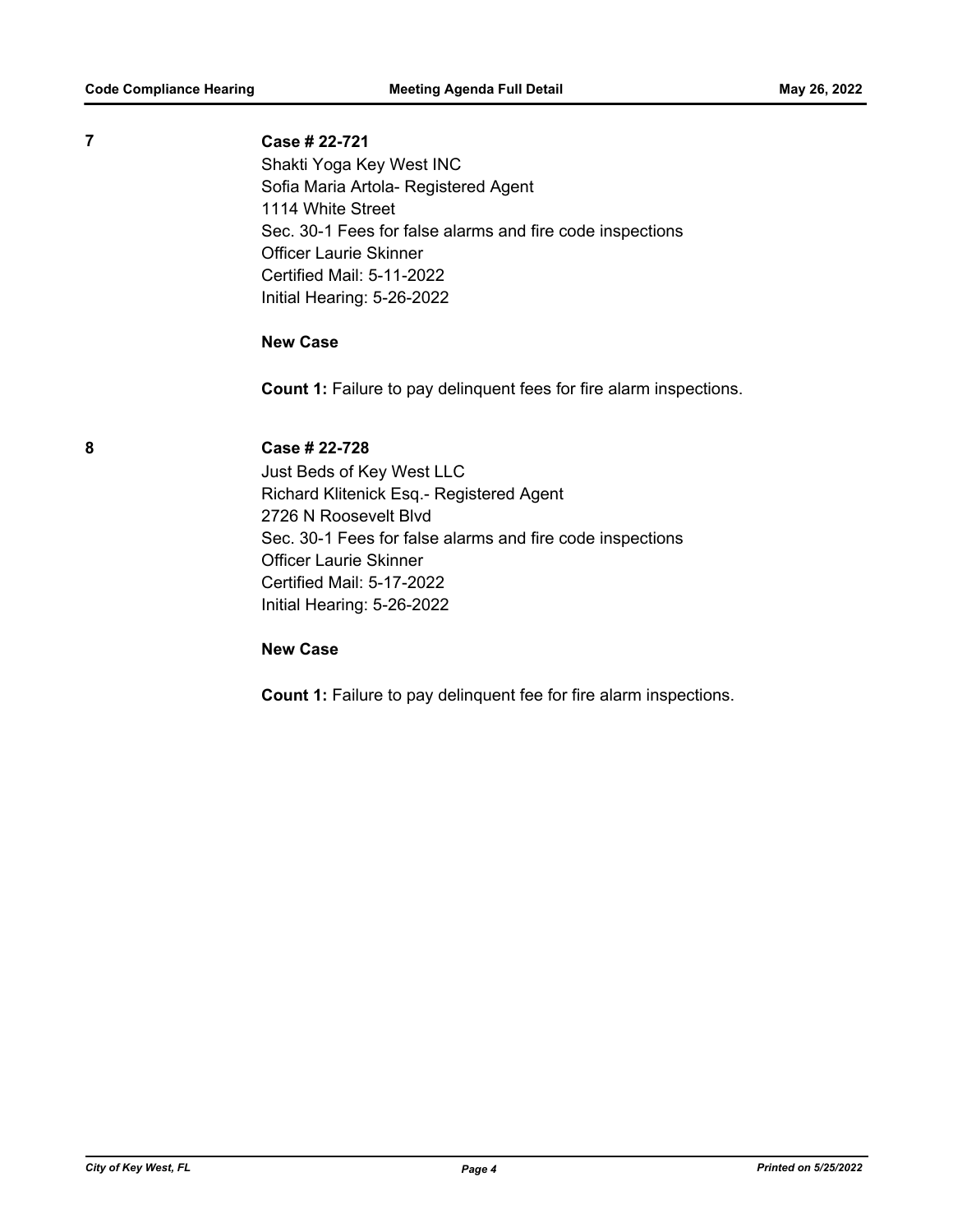The Key West Yacht Club Inc. Scott Saunders- Registered Agent 2315 N Roosevelt Blvd Sec. 14-37 Building permits; professional plans; display of permits; address; exceptions Sec. 14-256 Permit required Sec. 14-262 Request for inspection Officer Leo Slecton Certified Mail: Initial Hearing: 5-26-2022

### **New Case**

**Count 1:** Failure to apply and obtain building permits with the City of Key West Building Department. **Count 2:** Failure to apply and obtain the appropriate electrical permits with the City of Key West Building Department.

**Count 3:** Failure to contact the City of Key West Building Department and schedule an inspection.

# **10 Case # 20-524**

Gregory G Farrelly- Registered Agent 828 Windsor Lane Sec. 14-37 Building permits; professional plans; display of permits; address; exceptions Sec. 58-61 Determination and levy of charge Sec. 66-87 Business tax receipt required for all holding themselves out to be engaged in business Officer Jim Young Certified Mail: 6-30-2021 Initial Hearing: 6-24-2021

# **Continued from 28 April 2022**

**Count 1:** Failure to submit as built certifications to the City of Key West. **Count 2:** Failure to apply and obtain an LUD with the City of Key West Planning Department.

**Count 3:** Failure to apply and obtain a non-transient license from the City of Key West Licensing Department.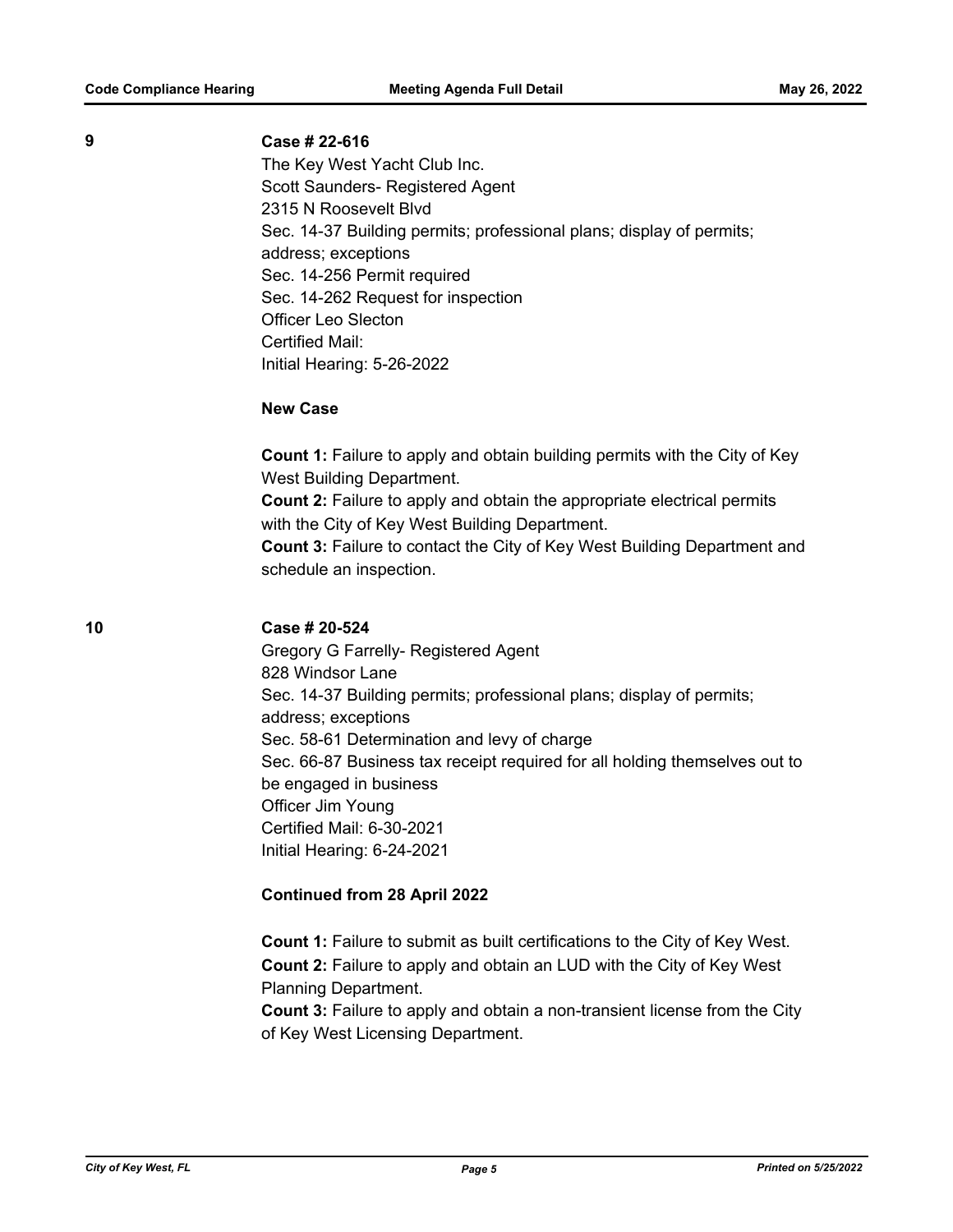# **11 Case # 20-676**

Futterman Phenphak 1704 Jamaica Drive Sec. 14-37 Building permits; professional plans; display of permits; address; exceptions Sec. 14-262 Request for inspection Officer Jim Young Certified Mail: 4-10-2021 Initial Hearing: 4-29-2021

# **Continued from 24 March 2022**

**Count 1:** Failure to apply and obtain the after the fact permits for all un-permitted work. **Count 2:** Failure to schedule an inspection for all work that has been completed.

### **12 Case # 20-1335**

John Lindle 1617 White Street Sec. 14-37 Building permits; professional plans; display of permits; address; exceptions Officer Jim Young Certified Mail: 2-2-2021 Initial Hearing: 2-18-2021

### **Continued from 28 April 2022**

**Count 1:** Failure to apply and obtain after the fact permits for building, electrical and plumbing.

# **13 Case # 21-1562**

Michaell Donoghue 1501 George Street Sec. 110-292 Failure to achieve a settlement agreement Officer Jim Young Certified Mail: Amended Notice Initial Hearing: 11-18-2021

# **Continued from 28 April 2022**

**Count 1:** Failure to comply with the settlement agreement.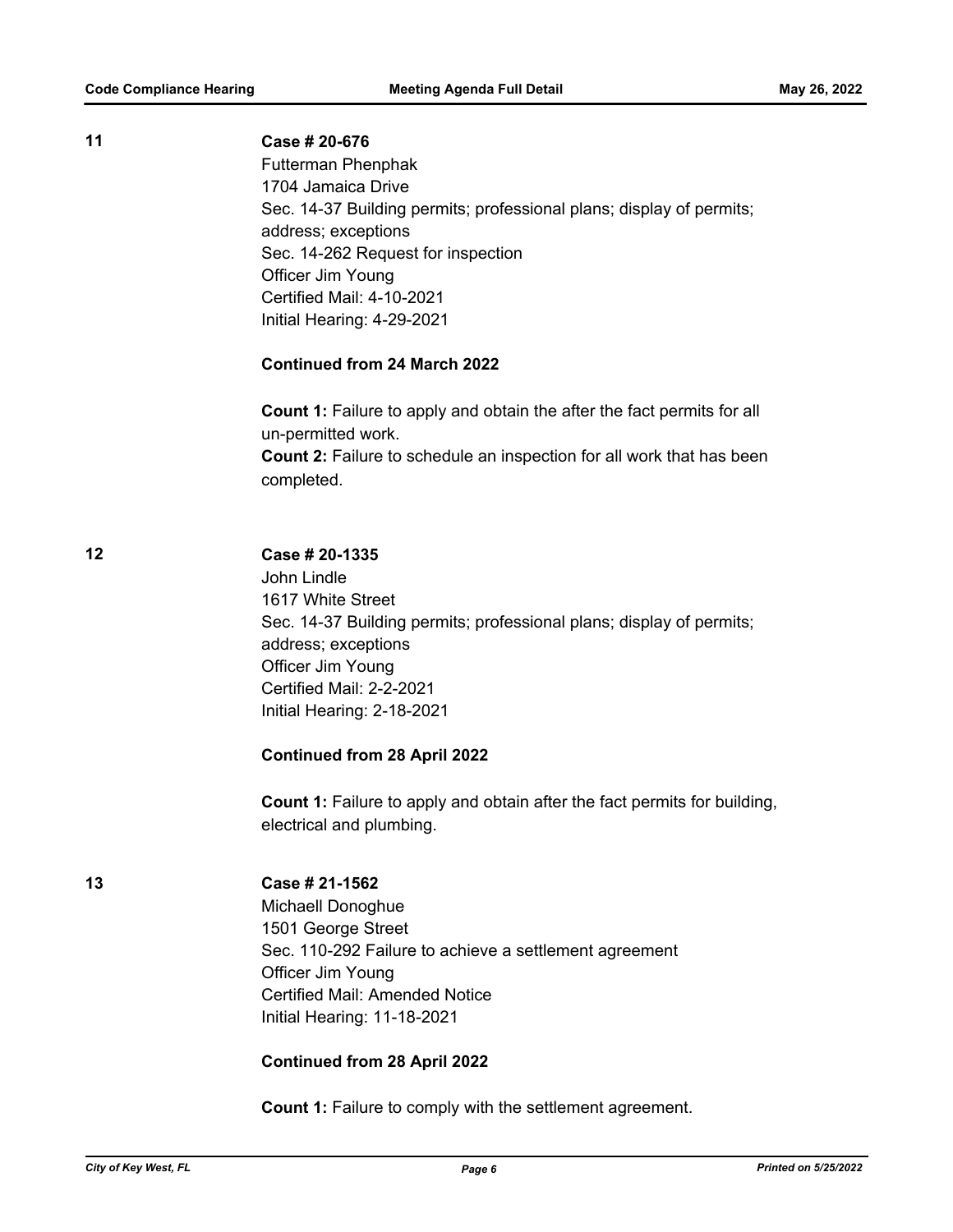#### **Mitigations**

#### **14 Case # 22-400**

Eileen Luongo 1114 Elgin Lane Sec. 18-601 License required- **Repeat** Sec. 122-1371 Transient living accommodations in residential dwellings; regulations- **Repeat** Sec. 122-1371 Transient living accommodations in residential dwellings; regulations- **Repeat** Officer Sophia Doctoche Certified Mail: 2-25-2022 Initial Hearing: 3-24-2022

# **Continued from 28 April 2022**

**Count 1-15:** Failure to obtain a transient medallion and license to advertise and rent short-term.- **Repeat Count 16-18:** Failure to obtain all required city, county and state licensing to advertise and rent short-term.- **Repeat Count 19-33:** Failure to obtain all required city, county and state licensing to advertise and rent short-term.- **Repeat**

### **15 Case # 22-612**

Eileen Luongo 1114 Elgin Lane Sec. 18-601 License required- **Repeat** Sec. 122-1371 Transient living accommodations in residential dwellings; regulations- **Repeat** Sec. 122-1371 Transient living accommodations in residential dwellings; regulations (D)(9)- **Repeat** Officer Sophia Doctoche Hand Posted: 3-28-2022 Initial Hearing: 4-28-2022

### **Mitigation**

**Counts 1-15:** Failure to obtain a transient medallion and license to advertise and rent short term.- **Repeat Counts 16-18:** Failure to obtain all required city, county and state licensing to advertise and rent short-term.- **Repeat Counts 19-33:** Failure to obtain all required city, county and state licensing to advertise and rent short-term.- **Repeat**